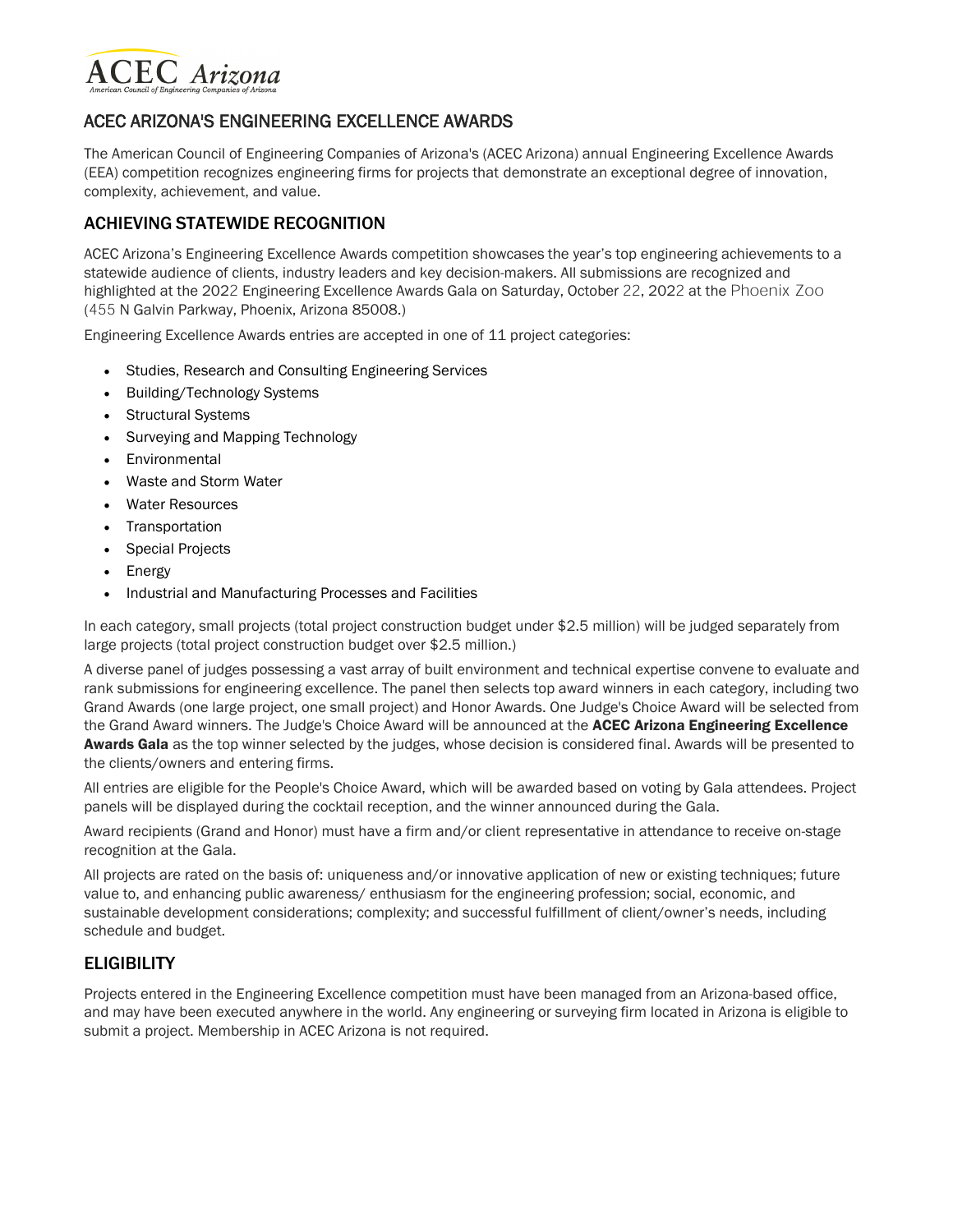

## GENERAL CRITERIA

- 1. Engineering or surveying projects that have been recognized in the awards programs offered by other state or national organizations are welcome to participate in the ACEC Arizona Engineering Excellence Awards competition.
- 2. Projects entered in the competition may have been executed anywhere in the world and managed by an Arizona office. Projects submitted in the categories of (A) Studies, Research and Consulting Engineering Services or (D) Surveying and Mapping must have been publicly disclosed by the client between August 1, 2020 and July 31, 2022. Construction of projects (all other categories plus applicable projects in D) Surveying and Mapping) must have been substantially completed and ready for use between August 1, 2020 and July 31, 2022. See award categories section for the full listing of all eligible categories.
- 3. Entries in the state competition may be placed in any one of the 11 categories. The entering firm must select the one category that is most appropriate. A project may be entered only once in any category. However, after a project entered in Studies, Research and Consulting Engineering Services has been constructed, it may be entered in a different category in the year when eligible.
- 4. Each entry must consist of four components:
	- Part 1: Project entry (online submission only) and fees
	- Part 2: Project entry, including:
		- Online electronic submission
		- Photographic display panel

Non-compliance with the rules may disqualify an entry. Please read the requirements thoroughly.

#### Note: See Preparing Your Entry for the Engineering Excellence Awards.

- 5. ACEC Arizona will not be responsible for any damages to or loss of an entrant's official electronic entry, or photographic display panel.
- 6. The ACEC Arizona Engineering Excellence Awards Committee reserves the right to determine, and change if necessary, the eligibility and category classification of any entry.

### JUDGING

Entries will be judged on the basis of:

- Overall engineering excellence
- The work performed by the entering firm only
- The rating guidelines listed

### AWARDS

All submissions are considered Honor Award winners. The panel of judges will select the winners at their discretion: one small project and one large project Grand Award will be given in each category. A Judges' Choice Award will be selected from the Grand Award winners. The Judge's Choice Award will be announced at the Gala as the top winner selected by the judges, whose decision is considered final. All entries are eligible for the People's Choice Award, which will be awarded based on voting by Gala attendees. Awards will be presented to the clients/owners and entering firms submitting the winning entries.

## **PUBLICITY**

The public relations and marketing value of participation in the state Engineering Excellence Award program is substantial. All state winners will be highlighted in ACEC Arizona's public relations program, which benefits all Arizona engineering firms. Working with participating firms, ACEC Arizona representatives will contact local media to announce winners and their awards. Through state efforts, display panels may be exhibited in such public venues as city and state administrative buildings, universities, shopping centers and office buildings. These activities enhance direct business development benefits for state award winners and all entering firms. Further benefits can be gained through feature stories presented in firm brochures, newsletters and other publications.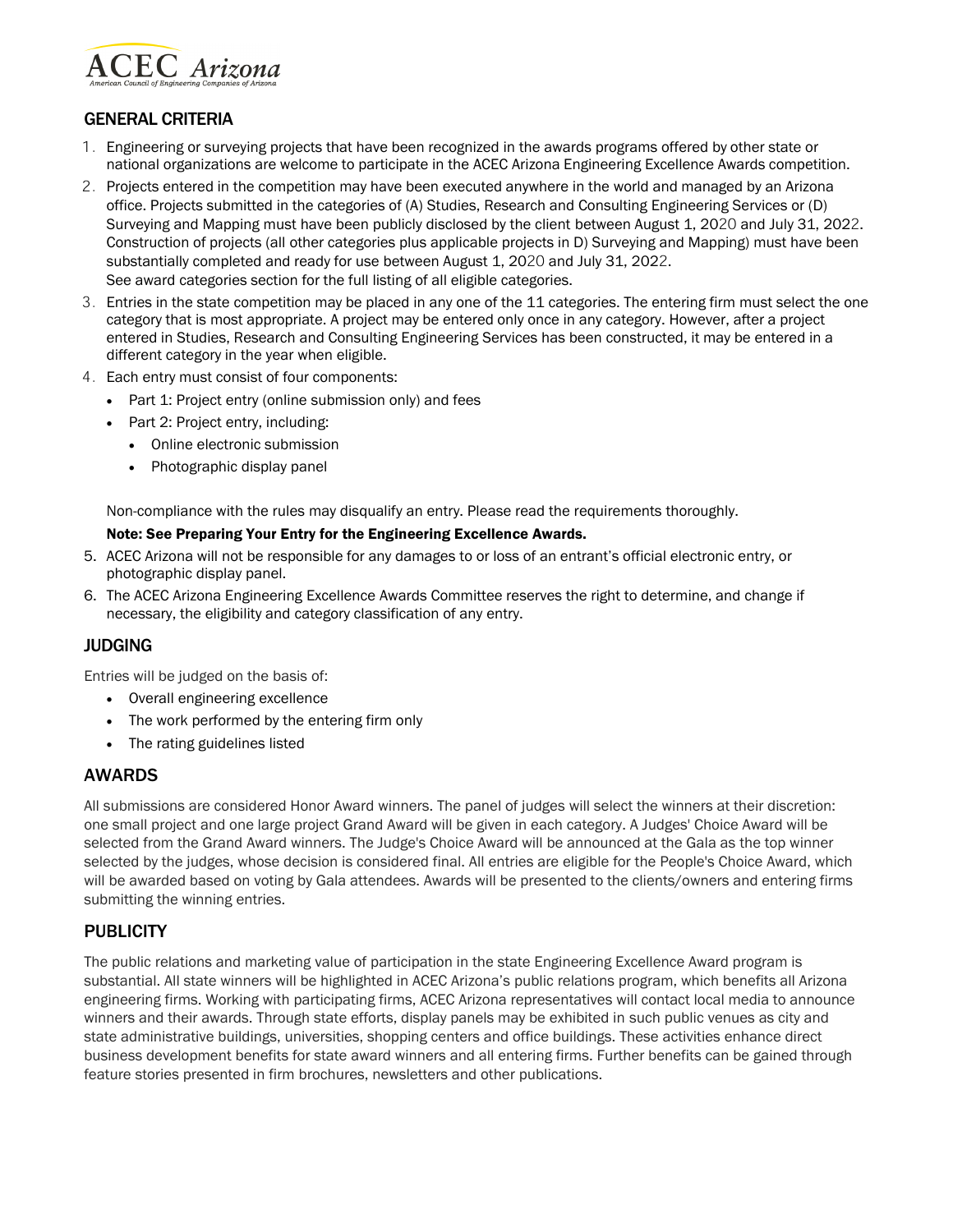

## RATING GUIDELINES FOR JUDGING

Each entry will be evaluated based on the following five categories, which are key elements of the project description text required in the electronic submittal described below.

- 1. Uniqueness and/or innovative applications of new or existing techniques
- 2. Future value to the engineering profession and enhanced public awareness/enthusiasm of the role of engineering
- 3. Social, economic and sustainable development considerations
- 4. Complexity
- 5. Successful fulfillment of client/owner needs

## RATING GUIDELINE DEFINITIONS

- 1. Uniqueness and/or Innovative Applications of New or Existing Techniques:
	- a. Does the entrant's contribution to the project demonstrate the use of a new science or a breakthrough in the general knowledge of engineering?
	- b. Does the entrant's contribution to the project represent a unique application of new or existing technology, techniques, materials or equipment?
- 2. Future Value to the Engineering Profession and enhanced public awareness/enthusiasm of the role of engineering:
	- a. Will the entrant's contribution to the project redefine current engineering thinking?
	- b. Does the entrant's project increase public awareness/ enthusiasm about the role of engineering in their everyday lives?
- 3. Social, Economic and Sustainable Development Considerations:
	- a. Do the solutions identified produce secondary benefits of value to the community environment?
	- b. Does the entrant's approach provide society with social, economic, or sustainable development benefits?
	- c. Does the entrant's contribution to the project improve the health, safety or welfare of the public or affected environment?
- 4. Complexity:
	- a. Did the entrant's efforts successfully address highly complex criteria or unique problems?
	- b. Were extraordinary problems of site, location, hazardous conditions, project requirements, or similar elements present?
	- c. Did the entrant's solutions require the use of out-of-the- ordinary technology or ingenuity for achievement of the project's goals?
- 5. Successful Fulfillment of Client/Owner Needs:
	- a. Did the entrant successfully engage the client/owner in the overall project development process?
	- b. Was it an economical and cost-effective solution?
	- c. How did the final cost compare to the original budget estimate?
	- d. How closely does the entrant's solution meet the total goals of the client/owner?
	- e. Did the entrant meet the client's time schedule?

## PREPARING YOUR ENTRY

This section describes all required submission materials for entering the 2022 ACEC Arizona Engineering Excellence Awards competition. All materials must be submitted exactly as designated below. Digital files must be PC compatible and appropriate to the information being submitted (i.e., Microsoft Word for text, high resolution JPEGs, photos or other images, PowerPoint, Adobe PDFs, etc.).

If the submission does not meet the requirements listed, it may be disqualified.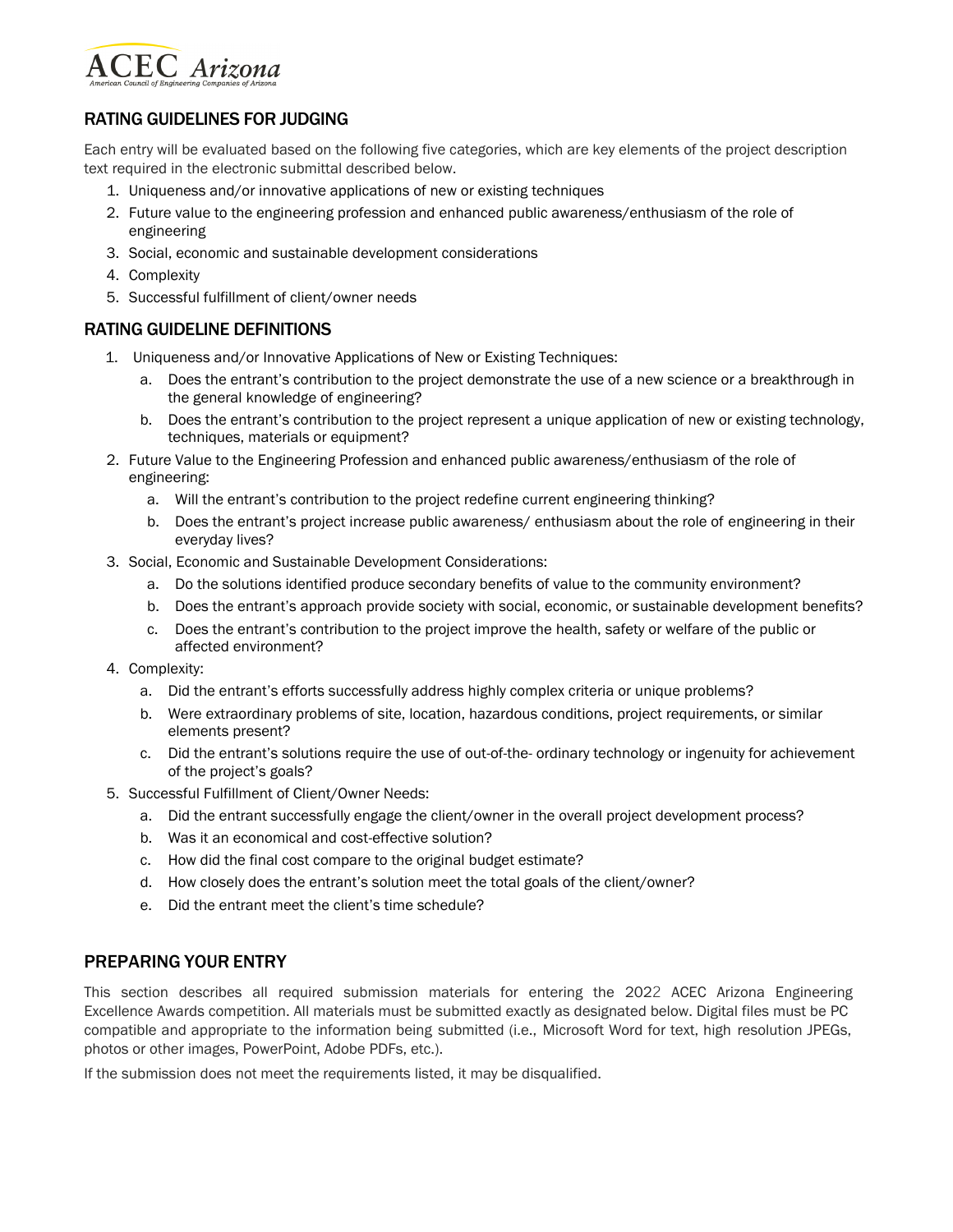

If any part of an entry does not meet the requirements listed, that portion of the entry may not be presented for judging. Please follow the guidelines.

No reference to other awards is permitted in your submitted materials.

## DATES TO REMEMBER

- August 12, 2022
	- o Part 1: Official Entry Forms and entry fees due to ACEC Arizona via online web portal.
	- o Part 2: Completed entries (submitted via online web portal) and photographic display panels are due to ACEC Arizona as instructed in the Call for Entries. All materials submitted for judging become the property of ACEC Arizona and may be used in publications or other promotional. Submitted materials will NOT be returned. Materials received after August 12th will NOT be accepted.
- August 15- August 26, 2022 Judging
- August 29, 2022 Winners notified
- October 22, 2022 ACEC Arizona's Engineering Excellence Awards Gala at the Phoenix Zoo

## CALL FOR ENTRIES: CATEGORIES

Each category shown below has two subcategories: Large Project and Small Project. Small projects are defined as having a total project construction budget that does not exceed \$2.5 million. Awards will be given in both the small and large project category.

A. STUDIES, RESEARCH AND CONSULTING ENGINEERING SERVICES. Non-design services, projects not involving the preparation of construction documents consisting of but not limited to the following types of projects: New products, materials and technologies; Expert testimony; Basic research and studies; Computer/software technology; Technical papers; Public outreach/ involvement; Water conservation; Security plans; Project feasibility studies/economic/risk; Value engineering

B. BUILDING/TECHNOLOGY SYSTEMS. Mechanical/electrical/ plumbing; Computer/technology; Communications; Acoustics; Software systems; Sustainability or carbon neutrality; Efficiency certification standards, e.g. LEED; Energy efficiency - new and retrofit; Secure facilities (military/ research/correctional)

C. STRUCTURAL SYSTEMS. Foundations; Tunnels; Buildings; Seismic design; Towers; Bridges; Stadiums

D. SURVEYING AND MAPPING TECHNOLOGY. Geometrics, ALTA, land title and rights surveys; Control, GPS, monitoring or construction surveying; Survey mapping, GIS/LIS, photogrammetry

E. ENVIRONMENTAL. Hazardous waste; Solid waste; Restoration/reclamation/remediation; Air quality; Noise; Recycling; Waste pond management; Carbon sequestration and trading; Mitigation

F. WASTE AND STORM WATER. Wastewater collection/treatment and disposal; Residuals management and reuse; Graywater systems; CSOs; Mine tailings; Agricultural; Storm water management; Erosion control

G. WATER RESOURCES. Hydraulics, hydrology; Surface and groundwater supply development; Treatment; Transmission, distribution & storage; Watershed management; Water use reduction; Flood risk management; Climate adaptation; Coastal and eco-system restoration; Locks/dams/water control structures; Irrigation

H. TRANSPORTATION. Highways; Rail; Airports; Marine/ports; Public transit; Intermodal facilities

**I. SPECIAL PROJECTS.** Safety and security; Corrosion protection/cathodic protection; Program and construction management; Land development; Trenchless technologies/directional boring; Recreational facilities; Subsurface engineering

J. ENERGY. Transmission and distribution; Power generation; Renewable energy; Cogeneration; Energy storage technologies; Energy usage reduction programs; Demand side management

K. INDUSTRIAL AND MANUFACTURING PROCESSES AND FACILITIES. Petrochemical; Biotech; Manufacturing; Heavy industry; Industrial waste; Materials handling; Mining, metallurgy, mineralogy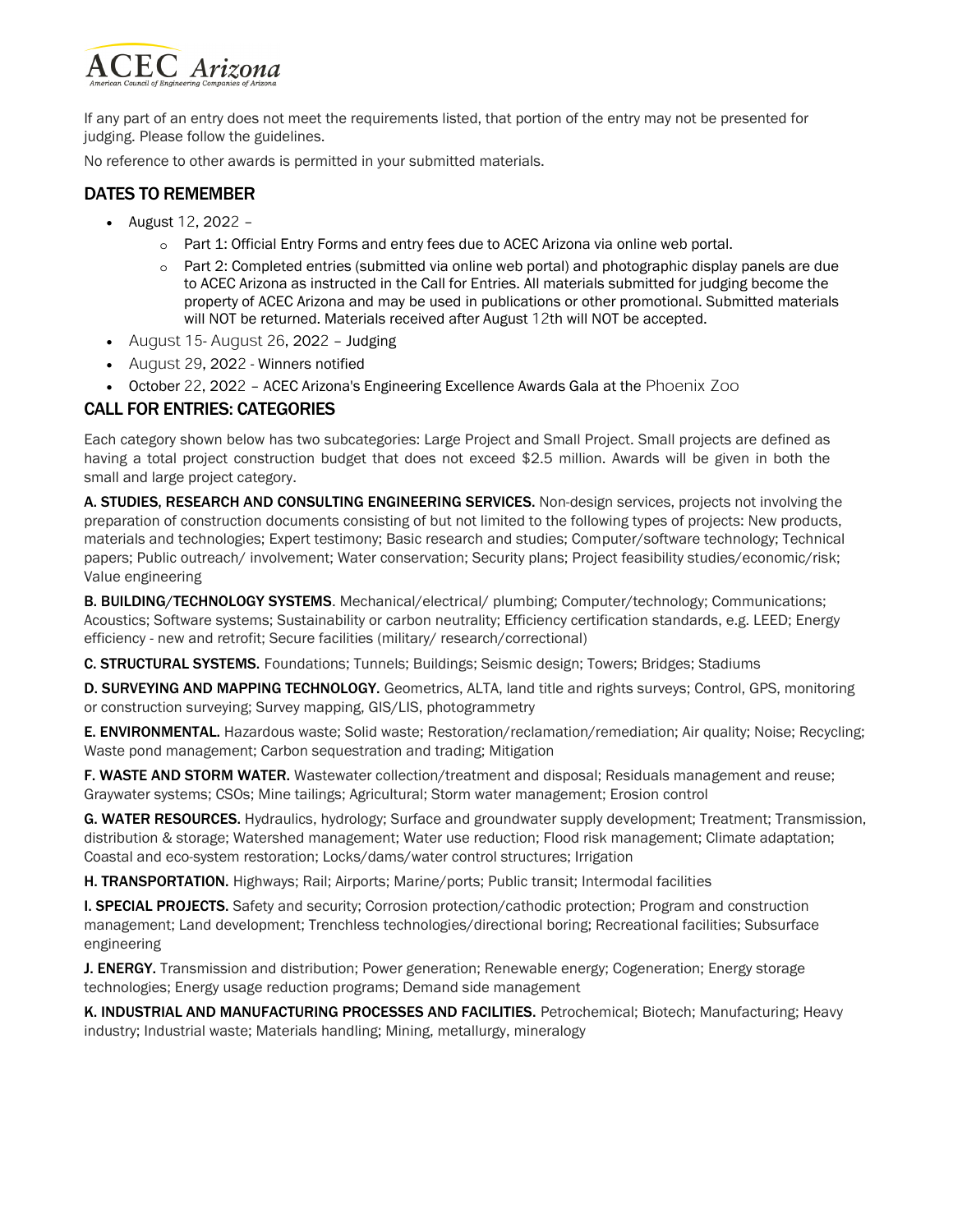

# SUBMISSION REQUIREMENTS

The following components must be submitted in order to qualify for judging:

| <b>ITEM</b>                |                                                                                                | <b>DUE DATE</b>                      | <b>METHOD OF DELIVERY</b>                                                                         |
|----------------------------|------------------------------------------------------------------------------------------------|--------------------------------------|---------------------------------------------------------------------------------------------------|
| PART 1 of Project<br>Entry | Electronic Entry Form,<br>Consent Form, and<br>Fees                                            | August 12, 2022<br>$5:00 \text{ PM}$ | Submitted via ACEC of Arizona's<br>Awards Submittal Portal<br>Online Submission Opens July1, 2022 |
| PART 2 of Project<br>Entry | Electronic Submission                                                                          | August 12, 2022<br>5:00 PM           | Submitted via ACEC of Arizona's<br>Awards Submittal Portal                                        |
|                            | <b>USB Flash Drive</b><br><b>Containing Submission</b><br>and Awards Video<br><b>Materials</b> | August 12, 2022<br>5:00 PM           | Delivered to<br>ACEC of Arizona<br>532 W. McDowell Road<br>Phoenix, AZ 85003                      |
|                            | Photographic Display<br>Panel                                                                  | August 12, 2022<br>5:00 PM           | Delivered to<br>ACEC of Arizona<br>532 W. McDowell Road<br>Phoenix, AZ 85003                      |

\*\*NOTE: No QR Codes or embedded links are permitted in any portion of an award submission\*\*

While similar in most guidelines and submission requirements, ACEC Arizona's 202**2** EEA Call for Entries is NOT fully consistent with ACEC National requirements. If your firm plans to enter the ACEC National EEA competition, carefully review the ACEC National Call for Entries.

## PART 1: ELECTRONIC ENTRY FORM, CONSENT FORM, AND FEES Due August **12**, 202**2** by 5:00 PM

Located on the ACEC of Arizona Submission Portal (the online submission portal will open July 1, 2022.) Furnish all information requested below for each entry (signatures by the submitting firm(s) and the client(s)/owner(s) are required.) Firm, project, and client/owner's name should be entered as they are to appear on the award.

## ABOUT THE PROJECT

- Project name (limit of 45 characters)
- Select category and appropriate subcategory
- Project location (address, city, state)
- What was the Entrant's role in the project?
- Scheduled and actual completion/use dates
- Project cost information
	- o For entries in categories (A) Studies/Research and Consulting Engineering Services, (D) Survey and Mapping Technology, provide budgeted and actual costs
	- o For entries in all other categories, provide construction costs for total project and entrant's portion of the project:
		- Total project budget
		- Total project actual
		- Entrant's portion of total project budget
		- Entrant's portion of total project actual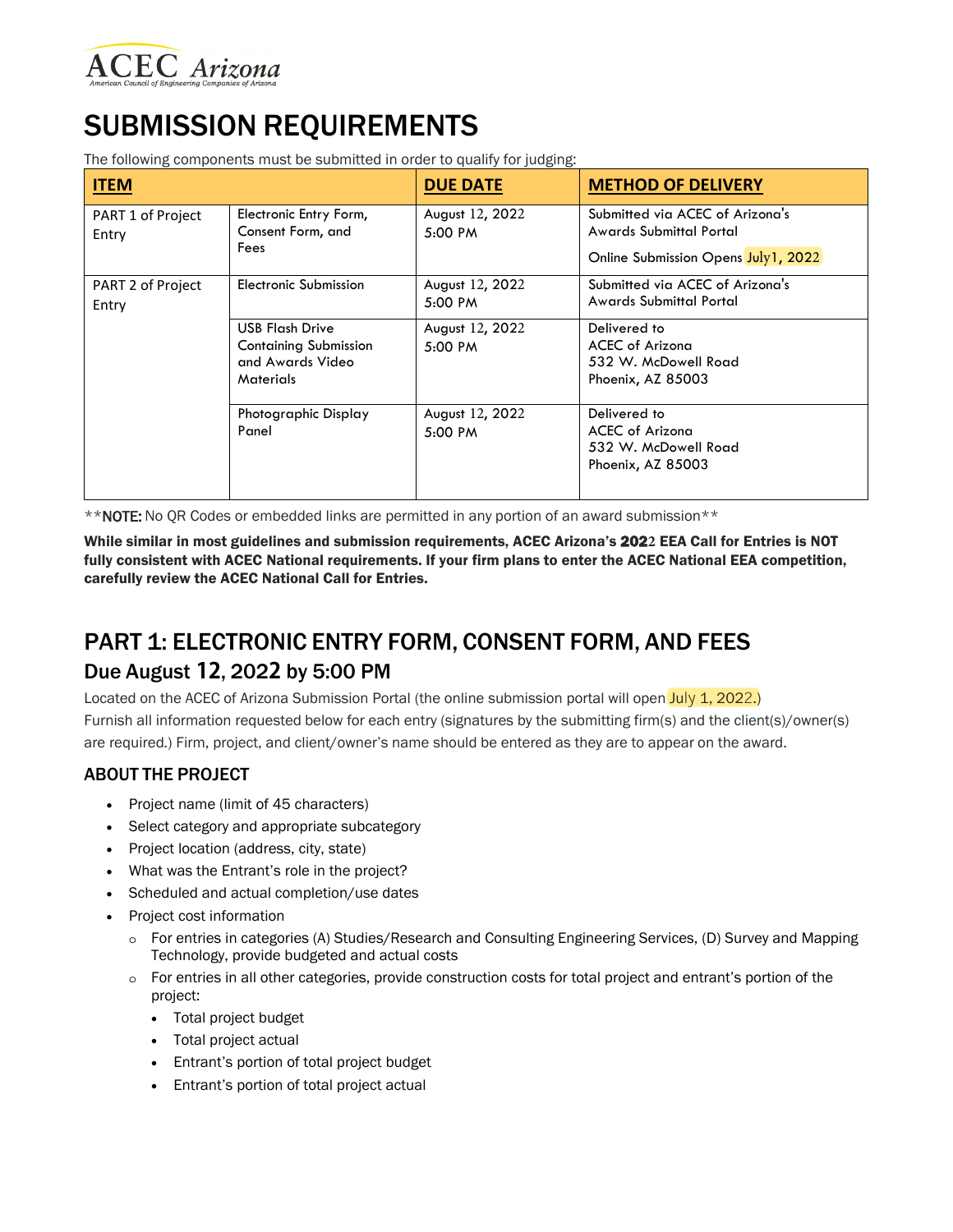

Budgeted and/or actual costs may not apply to some studies/research/consulting engineering services entries and some projects in the survey and mapping technology category)

NOTE: With the exception of projects in (A) Studies, Research and Consulting Engineering Services and (D) Surveying and Mapping Technology, costs reflected below are always construction costs and are NOT engineering fees. If your firm was responsible for the entire engineering design of the project, then the Entrant's Portion of the Total Project Budget amount and the Entrant's Portion of the Total Project Actual Cost amount will be the same as the Total Project Budget amount and Total Project Actual Cost amount.

If your firm was not responsible for the entire engineering-design of the project, then the Entrant's Portion of the Total Project Budget amount and the Entrant's Portion of the Total Project Actual Cost amount should be the part of total project construction cost your firm was responsible for. (e.g., a mechanical engineering firm was responsible for \$12M of a total project budget of \$40M. \$12M is the Entrant's Portion of the Total Project Budget. \$40M is the Total Project Budget.)

• Was this project awarded through the QBS process?

## ABOUT THE FIRM(S) SUBMITTING THE PROJECT

- Entering firm
- Firm CEO
- Firm representative
- Address (street, city, state, zip
- Phone (office and cell)
- Email

## CONSENT TO SUBMIT

Once the electronic entry form is completed, download the Project PDF for Signature from the Submission Dashboard for signature by both the entrant and the client/owner (senior executives/officials), stating that the submitted project was substantially completed and ready for use between August 1, 2020 and July 31, 2022. Electronic signatures are accepted. This form can then be uploaded as part of the electronic entry submission. Specifications: PDF format.

Authorization and signatures are required from two parties:

- Entering Firm
	- o Name, title, and signature of Senior Executive/Principal authorizing submission
	- o Include address (city, state, zip; no PO Box), phone, and email
- Client/Owner(s) of the Project
	- o Client/Owner(s) company name
	- o Name, title, and signature of Client/Owner Representative authorizing submission
	- o Include address (street, city, state, zip), phone, and email

## KEY PARTICIPANTS

List the key participants on the project including firm name, address, phone number, website, and e-mail address of each participant. Include contractors, subcontractors, other engineers, architects, and designers significantly involved in the project.

## FOR PROMOTIONAL PURPOSES

Provide social media sites for the submitting firm and client/owner(s) of the project.

| <b>2022 EEA ENTRY RATES</b> | 1 <sup>st</sup> Entry | <b>Additional Entries</b> |
|-----------------------------|-----------------------|---------------------------|
| <b>ACEC Arizona Members</b> | \$350                 | \$200                     |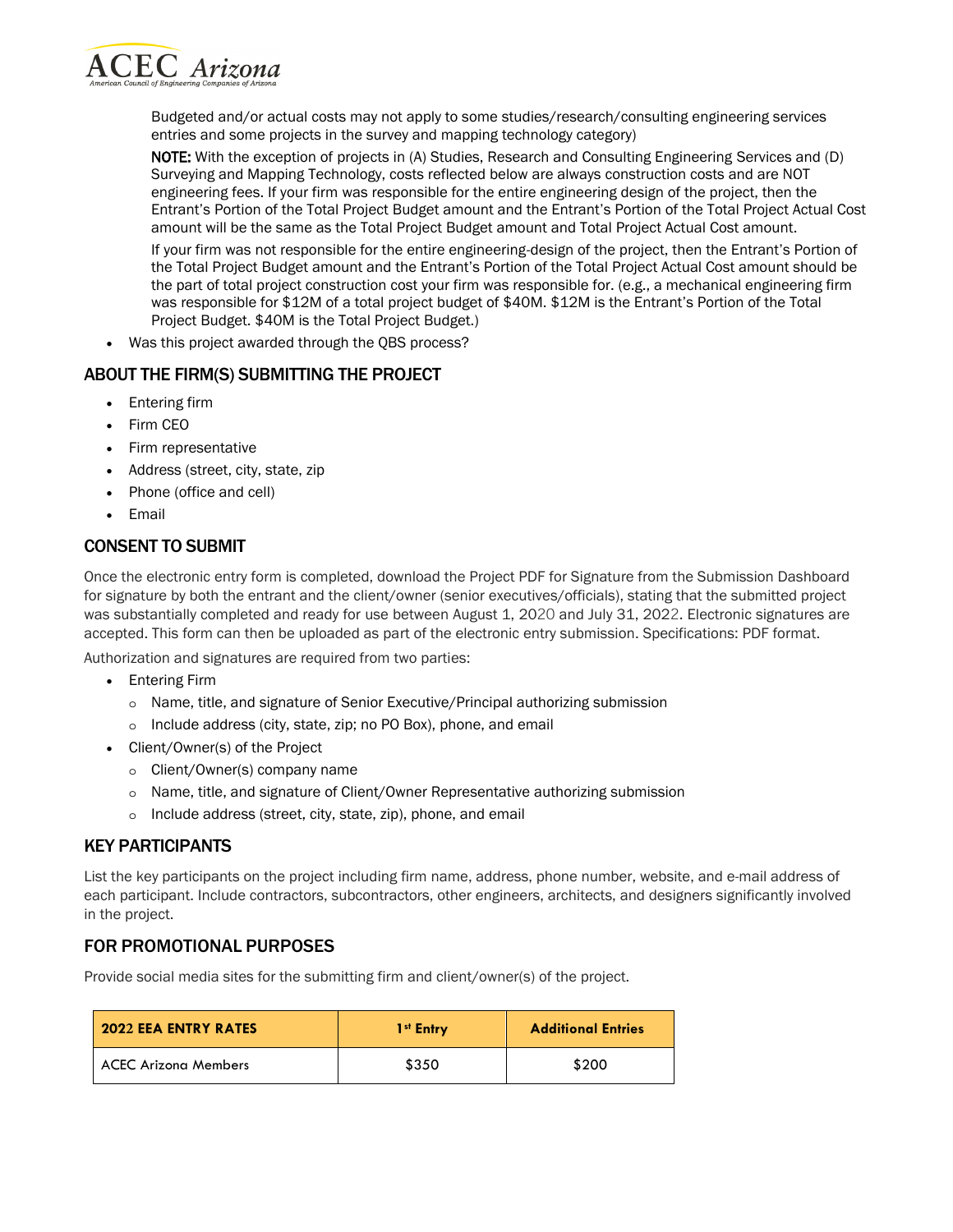

| Non-ACEC Arizona Members | \$750 | \$500 |
|--------------------------|-------|-------|
|                          |       |       |

NOTE: Entry fees may be paid online via Visa, Master Card, American Express or Discover or via check made out to ACEC of Arizona and mailed to 532 West McDowell Road, Phoenix, Arizona 85003.

## PART 2: OFFICIAL SUBMISSION, ELECTRONIC ENTRY

## Due August **12**, 202**2** by 5:00 PM

There are three components of Part 2 of the project entry process:

- I. Electronic Submission
- II. USB Flash Drive Containing Submission & Awards Video Materials
- III. Photographic Display Panel

### I. ELECTRONIC SUBMISSION

All project information must be submitted electronically, along with the USB materials requested in Section II. Each document must be uploaded separately through ACEC of Arizona's Awards Submittal Portal (the online submission portal will open July 1, 2022.) The electronic entry must contain all of the following items:

### 01 CLIENT/OWNER LETTER (one page maximum)

Letter addressed to ACEC of Arizona describing the relationship of the client/owner and entrant in the development of the project and how it exceeded the client/owner's needs. Specifications: PDF format.

### 02 EXECUTIVE SUMMARY (one page maximum)

Overview of project. Describe the problem and solution; project title and entry category must appear at the top of the page. Specifications: 8.5" x 11"; 1" side margins; single-spaced text; 12 pt. minimum size font; PDF format.

### 03 PROJECT DESCRIPTION (six pages maximum)

Tell the story of the project. Address items a, b, c, and d as listed below; project title, entry category, and page number must appear at the top of each page. Entrants may use text, photos, graphics, or charts as needed. Specifications: 8.5" x 11"; 1" side margins; single-spaced text; 12 pt. minimum size font; PDF format.

Text must include the following:

- a. ROLE OF ENTRANT'S FIRM in the project.
- b. ROLE OF OTHER CONSULTANTS participating in the project.

c. ENTRANT'S CONTRIBUTION TO THE PROJECT: A brief description of the entrant's contribution addressing each of the following Rating Guidelines (refer to "Rating Guideline Definitions" for detailed rating and judging information):

- Uniqueness and/or innovative application of new or existing techniques.
- Future value to the engineering profession and enhanced public awareness/enthusiasm of the role of engineering.
- Social, economic, and sustainable development considerations.
- Complexity.
- Successful fulfillment of client/owner needs.

Include total project budgeted cost, total project actual cost, entrant's portion of the budgeted cost, entrant's portion of the actual cost, scheduled and actual dates of completion (as indicated on the Official Entry Form).

d. SUMMARY: Describe in layman's terms why this project is worthy of special recognition (word count between 100-500 words.) Explain all factors that comprise the project's uniqueness and complexity, such as innovative engineering, challenges faced, and overall social impact. NOTE: This summary will provide the basis for all ACEC Arizona publicity as related to the project.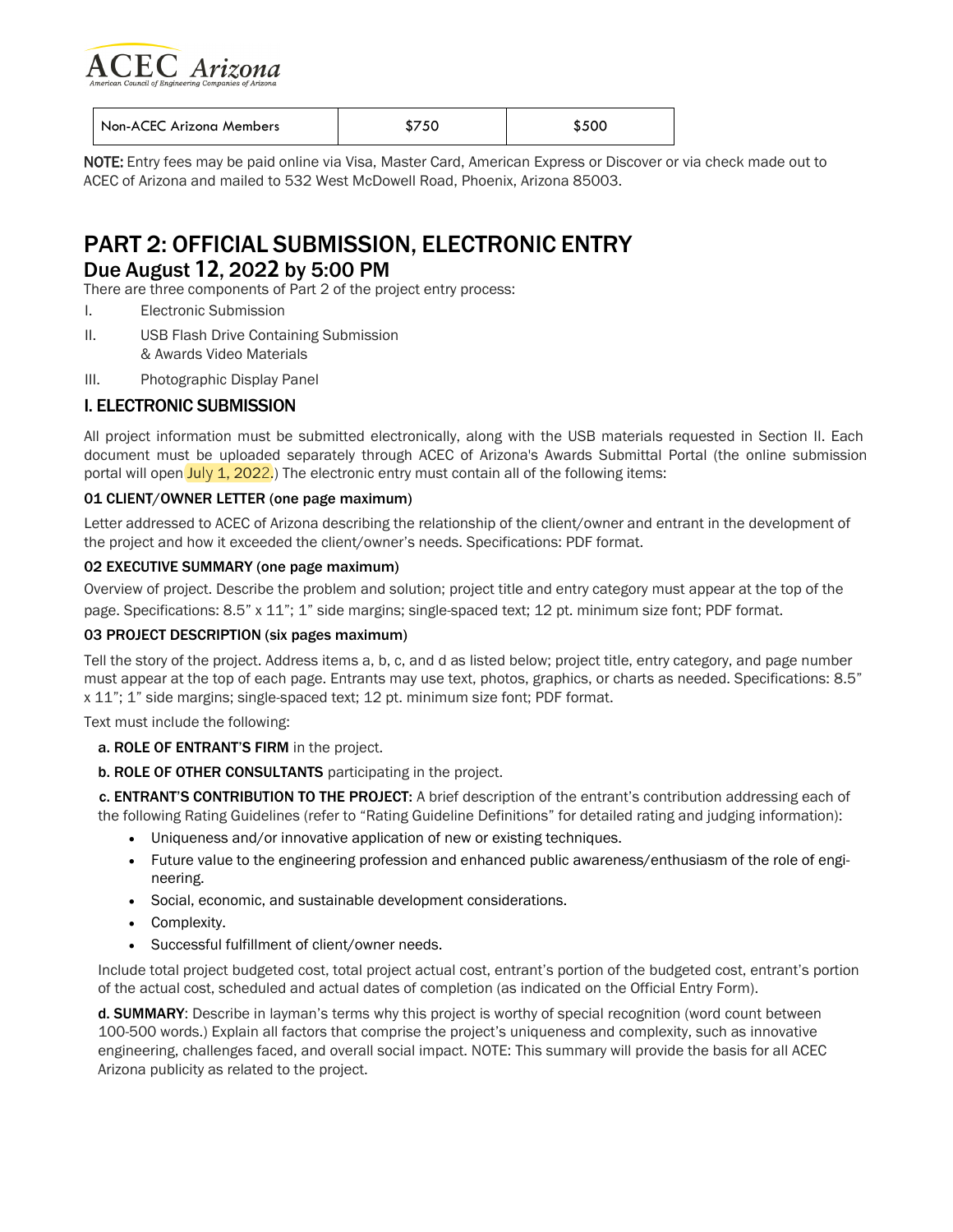

### 04 KEY PARTICIPANTS

List the key participants on the project including firm name, address, phone number, website, and e-mail address of each participant. Include contractors, subcontractors, other engineers, architects and designers significantly involved in the project. Specifications: 8.5" x 11"; 1" side margins; single-spaced text; 12 pt. minimum size font; PDF format.

### 05 PHOTOS OR GRAPHICS

At least 10 different photos or graphics with captions describing the subject matter (refer to "Photograph Guidelines" below). Captions shall begin with: Photo 1, Photo 2, etc. Specifications: JPEG file; RGB format; High Resolution (300dpi).

Photo Captions: Once photos are uploaded, upload captions for the 10 images on the online submittal site. USB: Provide 10 captions in a Word format.

Photograph Guidelines: Because the photographs will be projected on a large screen during the Gala, it is very important to submit sharp, high-quality, high-resolution images.

Five of the photographs must show the completed project and provide the highest level of visual impact for publicity. Five of the photographs must display the planning, startup, and/or construction phases of the project.

### 06 PHOTOGRAPHIC DISPLAY PANEL

Small-size copy of the photographic display panel. See Display Panel Specifications in item III. Specifications: JPEG file; RGB format; High Resolution (300dpi).

### 07 MEDIA LIST

Email addresses of local newspapers, TV, radio stations and other media outlets where your project can be highlighted. If the entrant prefers to handle all local and national publicity for the project, include a statement to that effect. Specifications: Excel file; 8.5" x 11" or 11" x 17".

### 08 100 WORD NARRATIVE

Narrative of no more than 100 words (no acronyms, abbreviations or bullets, please) for use during the audiovisual presentation at the Gala. Specifications: 8.5" x 11"; 1" side margins; double-spaced text; 12 pt. minimum size font; PDF format.

#### 09 POWERPOINT PRESENTATION

PowerPoint file, containing 12 slides including a title slide with ACEC Arizona logo, firm name, project name, project location: city and state, followed by 10 slides that include photos 1 through 10 (same photos as Item 5 above), a final slide that contains the photographic display panel. This presentation will be used by the judges as part of their evaluation. Do not include sound, transition effects, animation, preset timing, or slide show sequencing.

### 10 SUPPLEMENTARY REPORT

Include a supplementary report containing the findings portrayed with text, graphs, or photos, as needed.

NOTE: This report is ONLY required for (A) Studies, Research and Consulting Engineering Services submittals. Specifications: PDF format.